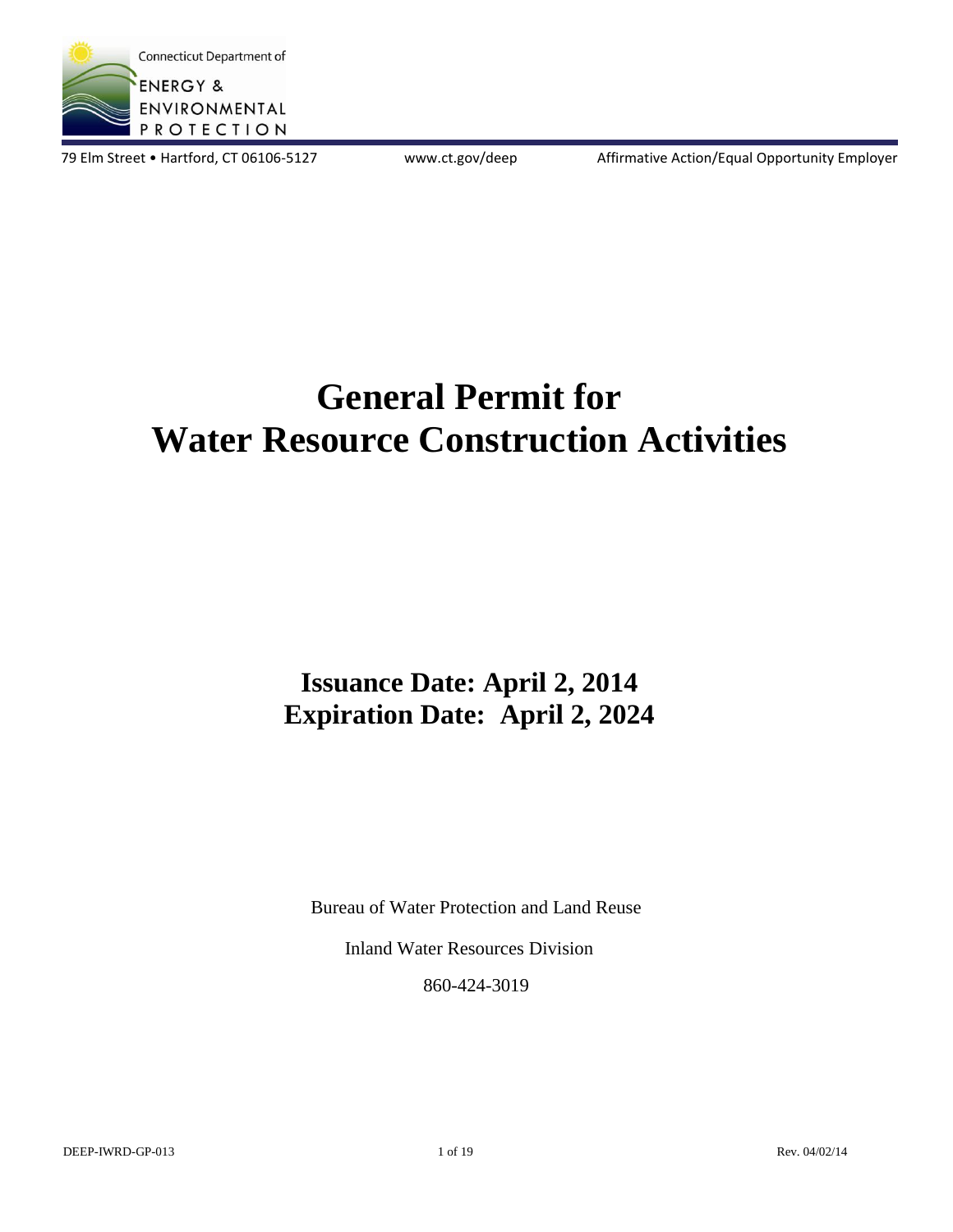## **General Permit for Water Resource Construction Activities**

|                   | <b>Table of Contents</b> |  |
|-------------------|--------------------------|--|
| Section 1.        |                          |  |
| Section 2.        |                          |  |
| Section 3.        |                          |  |
|                   | (a)                      |  |
|                   | (b)                      |  |
|                   | (c)                      |  |
|                   | (d)                      |  |
|                   | (e)                      |  |
|                   | (f)                      |  |
|                   | (g)                      |  |
| <b>Section 4.</b> |                          |  |
|                   | (a)                      |  |
|                   | (b)                      |  |
|                   | (c)                      |  |
|                   | (d)                      |  |
|                   | (e)                      |  |
|                   | (e)                      |  |
|                   | (f)                      |  |
| Section 5.        |                          |  |
|                   | (a)                      |  |
|                   | (b)                      |  |
|                   | (c)                      |  |
|                   | (d)                      |  |
|                   | (e)                      |  |
| Section 6.        |                          |  |
|                   | (a)                      |  |
|                   | (b)                      |  |
|                   | (c)                      |  |
|                   | (d)                      |  |
|                   | (e)                      |  |
|                   | (f)                      |  |
|                   | (g)                      |  |
|                   | (h)                      |  |
|                   | (i)                      |  |
|                   | (i)                      |  |
| Section 7.        |                          |  |
|                   | (a)                      |  |
|                   | (b)                      |  |
|                   | (c)                      |  |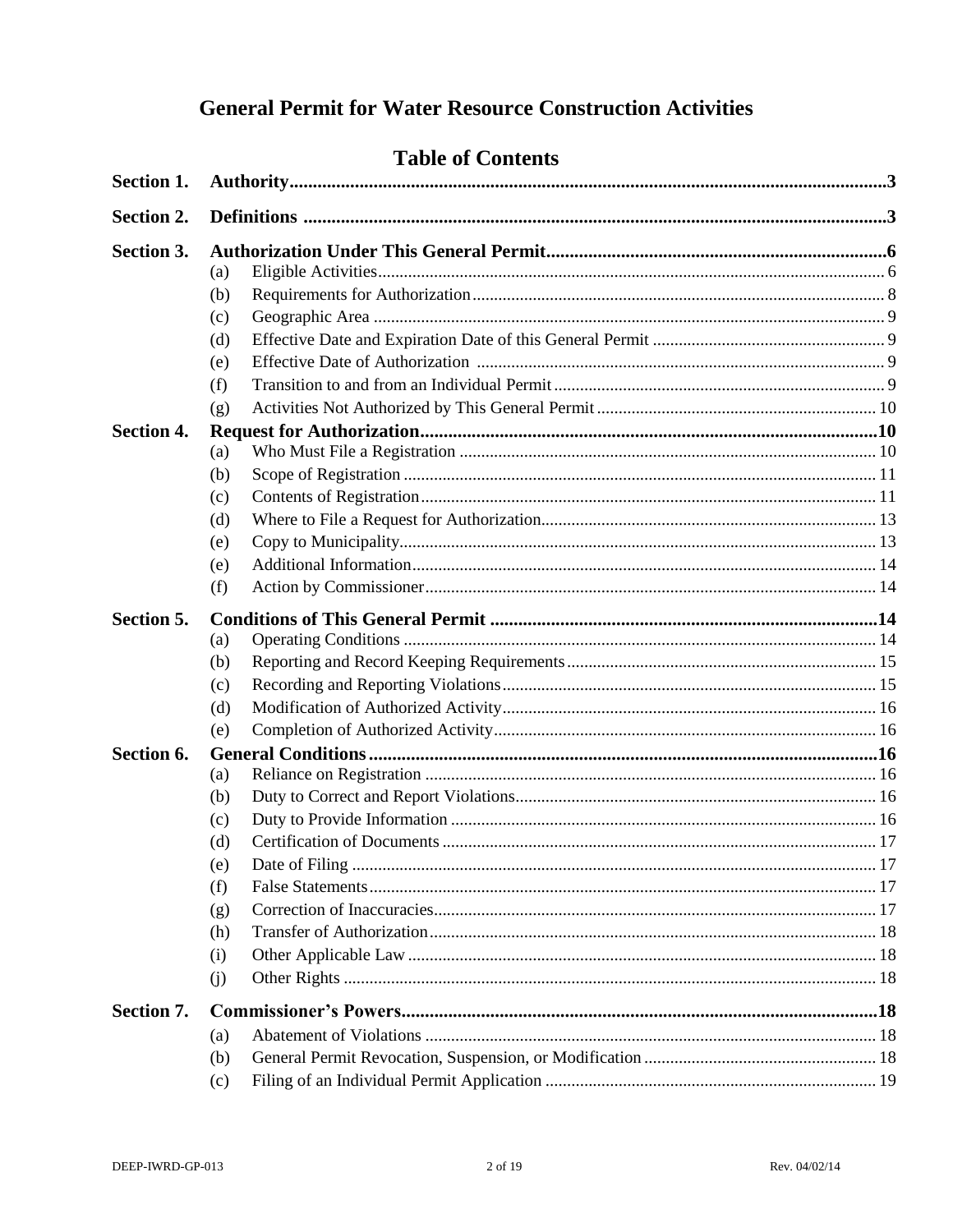#### **General Permit for Water Resource Construction Activities**

#### **Section 1. Authority**

This general permit is issued under the authority of sections 22a-6, 22a-45a and 22a-378a of the General Statutes. For the purposes of this general permit, authorization under 22a-45a is limited to any proposed regulated activity conducted by any department, agency or instrumentality of the state, except any local or regional board of education.

#### **Section 2. Definitions**

As used in this general permit the following definitions shall apply:

*"Authorized activity"* means a regulated activity, including erection, placement, or maintenance of a structure or other facility, conducted or maintained under the authority of section 3 of this general permit.

*"Beach Maintenance Plan"* means a written plan for maintaining beach facilities. Such plan describes the location of any such facilities, describes in detail maintenance activities to be carried out and typical design specifications and plans for such activities, estimates of the quantities of material to be placed or removed in connection with such maintenance activities, describes procedures for disposal of excess material and solid waste generated in connection with such maintenance activities, and the best management practices to be implemented while conducting such maintenance activities, including measures to ensure fish passage and minimize damage to habitat for fish, wildlife, or stream invertebrates.

*"Best management practice"* means a practice, procedure, activity, structure or facility designed to prevent or minimize pollution or other environmental damage or to maintain or enhance existing environmental quality. Best management practices include, but are not limited to: erosion and sedimentation controls; restrictions on land use or development; construction setbacks from wetlands and watercourses; proper disposal of waste materials; procedures for equipment maintenance that prevent fuel spillage; construction methods to prevent flooding or disturbance of wetlands and watercourses; construction methods to maintain continuous stream flow; confining construction that must take place in a watercourse to occur when water flows are low and fish and wildlife will not be adversely affected.

*"Boat Launch Maintenance Plan"* means a written plan for maintaining boat launch facilities. Such plan describes the location of any such facilities, describes in detail maintenance activities to be carried out and typical design specifications and plans for such activities, estimates of the quantities of material to be placed or removed in connection with such maintenance activities, describes procedures for disposal of excess material and solid waste generated in connection with such maintenance activities, and the best management practices to be implemented while conducting such maintenance activities, including measures to ensure fish passage and minimize damage to habitat for fish, wildlife, or stream invertebrates.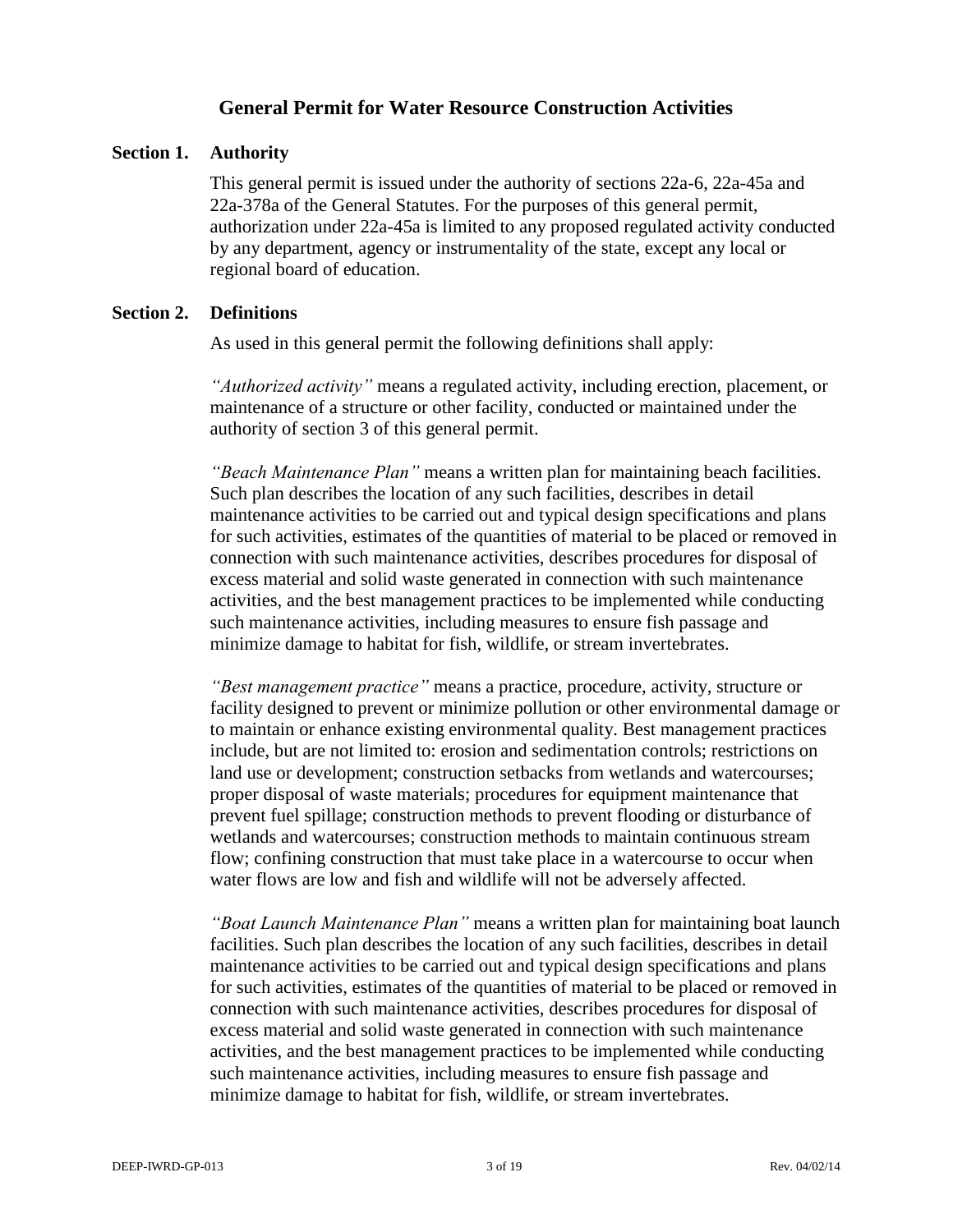*"CFR"* means Code of Federal Regulations.

*"Commissioner"* means the means the commissioner as defined by section 22a-2(b) of the General Statutes.

*"Consumptive use"* means any withdrawal or removal of water from the waters of the State, including but not limited to any withdrawal or removal from public or private water supply for industrial use, irrigation, hydropower generation, flood management, water quality management, recreation,

landscaping ponds and decorative water fountains, or any other purpose or use.

*"Department"* means the Department of Energy and Environmental Protection.

*"Diversion"* means diversion as defined in section 22a-367 of the General Statutes.

*"Divert"* means divert as defined in section 22a-367 of the General Statutes.

*"Drainage Maintenance Plan"* means a written plan for maintaining drainage facilities, and may include without limitation provision for channels, basins, bridges, culverts or pipes. Such plan describes the location of any such facilities, describes in detail maintenance activities to be carried out and typical design specifications and plans for such activities, estimates of the quantities of material to be placed or removed in connection with such maintenance activities, describes procedures for disposal of excess material and solid waste generated in connection with such maintenance activities, and the best management practices to be implemented while conducting such maintenance activities, including measures to ensure fish passage and minimize damage to habitat for fish, wildlife, or stream invertebrates. Where the subject activity involves the construction, erection or maintenance of a structure or other facility, other than a highway or bridge, owned or operated by the State of Connecticut, such plan incorporates the applicable requirements for drainage basin stormwater management plans in section 25-68h-3 of the Regulations of Connecticut State Agencies.

*"Excess material"* means material such as soil, sand, gravel, stone, or debris, produced by the construction of an authorized activity which material is not utilized in such construction.

*"FEMA"* means the Federal Emergency Management Agency.

*"Floodplain"* means floodplain as defined in section 25-68b of the General Statutes.

*"Floodway"* means the regulatory floodway as defined in 44 CFR Chapter 1, Part 59.1 for a particular watercourse and delineated on a map titled *Floodway & Flood Boundary Map* or *Flood Insurance Rate Map* issued by the FEMA for the municipality wherein such watercourse is located.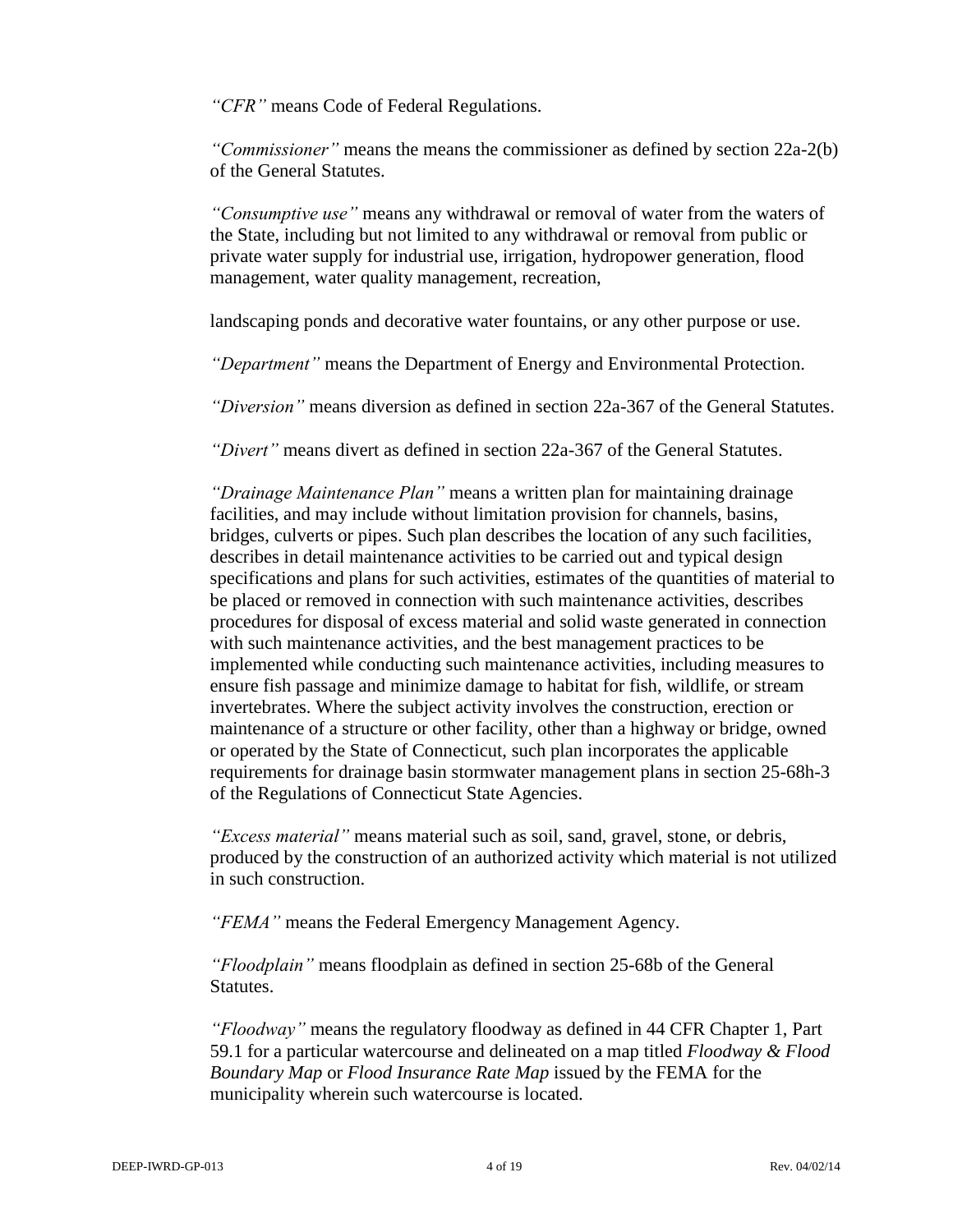*"Groundwater"* means that portion of waters, as the term waters is defined in section 22a-367 of the General Statutes, located at or below the ground surface.

*"Hydrologic and hydraulic design report"* means a report consisting of engineering studies, design computations and other documentation as appropriate to fully and clearly describe the design of the proposed activity and the hydrologic and hydraulic effectsthereof.

*"Individual permit"* means a permit issued by the commissioner to a named permittee pursuant to section 22a-39, 22a-342 or 22a-368 of the General Statutes.

*"Material"* means material as defined in section 22a-38 of the General Statutes.

*"Non-consumptive use"* means any diversion of waters of the State due to channelizing, damming, collecting, piping, culverting, filling, relocating or dredging such waters or the detaining of stormwater for the purpose of stormwater management.

*"Permittee"* means any person or municipality whose request for authorization has been approved by the commissioner.

*"Person"* means person as defined in section 22a-2 of the General Statutes.

*"Pollution"* means pollution as defined in section 22a-423 of the General Statutes.

*"Power loading"* means the use of a boat's motor to assist in loading such boat onto a trailer.

*"Regulated activity"* means any activity regulated by the commissioner under sections 22a-39 or 22a-368 of the General Statutes.

*"Requester"* means the person who submits to the commissioner a request for authorization.

*"Request for authorization"* means a request for authorization submitted under Section 4 of this general permit.

*"Solid waste"* means solid waste as defined in section 22a-207 of the General Statutes.

*"Structure"* means any man-made object erected or placed above, on, or in the ground or under water.

*"Surface water"* means that portion of waters as defined in section 22a-367 of the General Statutes located above the ground surface.

*"Trail Maintenance Plan"* means a written plan for maintaining recreational trails. Such plan describes the location of any such facilities, describes in detail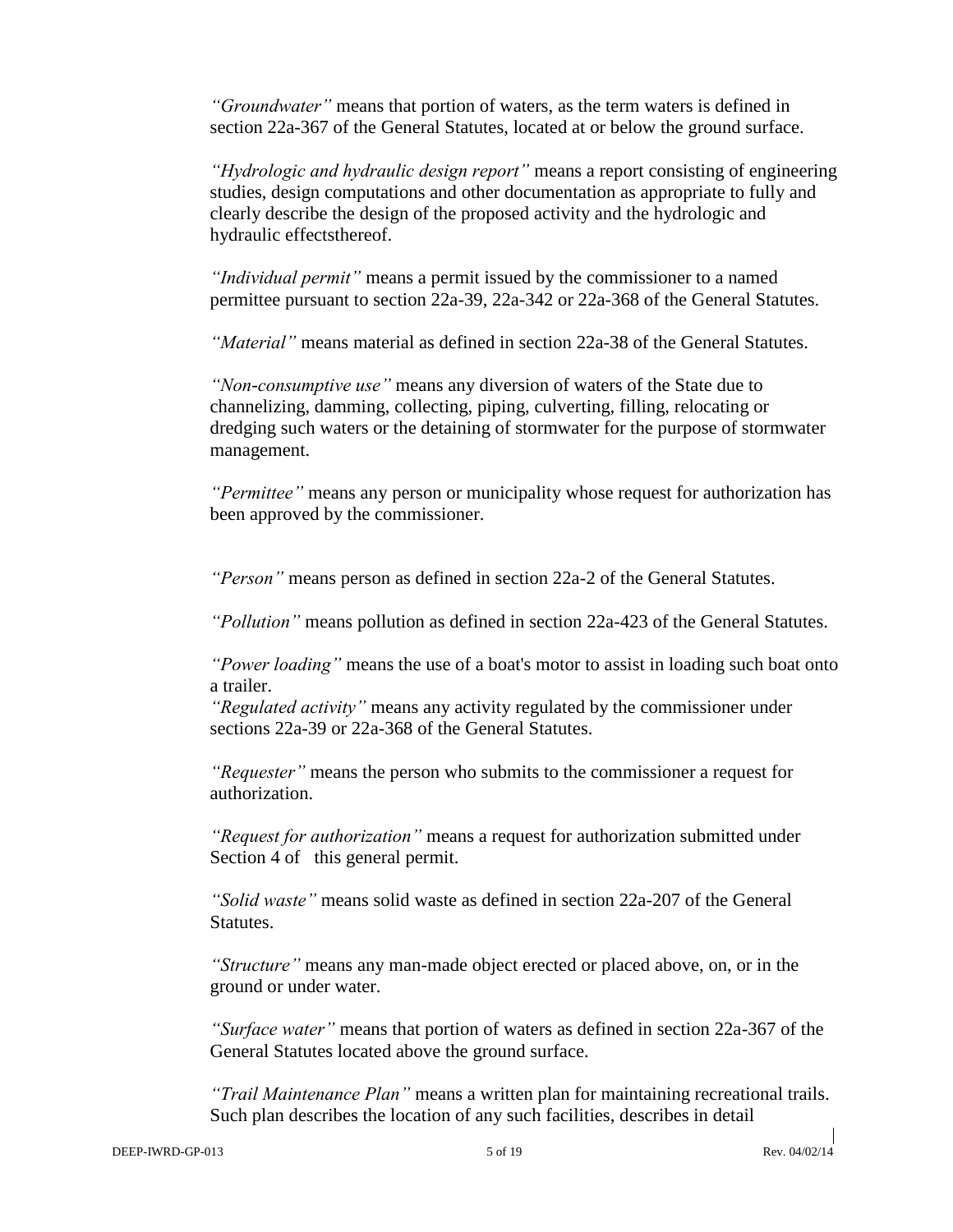maintenance activities to be carried out and typical design specifications and plans for such activities, estimates of the quantities of material to be placed or removed in connection with such maintenance activities, describes procedures for disposal of excess material and solid waste generated in connection with such maintenance activities, and the best management practices to be implemented while conducting such maintenance activities, including measures to ensure fish passage and minimize damage to habitat for fish, wildlife, or stream invertebrates.

*"Watercourses"* means watercourses as defined in section 22a-38 of the General Statutes.

*"Waters"* means waters as defined in section 22a-367 of the General Statutes.

*"Wetlands"* means wetlands as defined in section 22a-38 of the General Statutes.

#### **Section 3. Authorization Under This General Permit**

#### *(a) Eligible Activities*

(1) Drainage Maintenance

Excavation of accumulated sediment or removal of brush or debris from an area not greater than fifty (50) feet in length from the inlet and outlet sides of a drainage pipe, culvert or bridge; cleaning or reshaping a manmade drainage way or sediment basin; installation or repair of the end wall of a culvert or bridge; repair of erosion damage; repair of a drainage pipe, culvert or bridge; and replacement of a culvert or bridge which receives drainage from a watershed of one (1) square mile or less provided: 1) any such activities are performed pursuant to a drainage maintenance plan approved, in writing, by the commissioner under Section 4 of this general permit and 2) any such activity does not involve placement of more than fifty (50) cubic yards of fill in wetlands, watercourses or floodplains.

(2) Trail Maintenance

Repair or replacement of existing nature access structures; repair or replacement of footings, foundations, piers, structural piles, posts or supports for a boardwalk; grading and placement of fill for the installation of landscape timbers and / or stone walls; placement or removal of fill for the maintenance of an existing path or trail provided any such activities are performed pursuant to a trail maintenance plan approved in writing by the commissioner under Section 4 of this general permit.

#### (3) Boat Launch Maintenance

Repair or in-kind replacement of existing boat launch ramps; removal of accumulated sediment; filling of in-water scour holes caused by power loading or other disturbance; repair or in-kind replacement to docks, pilings, and associated structures provided any such activities are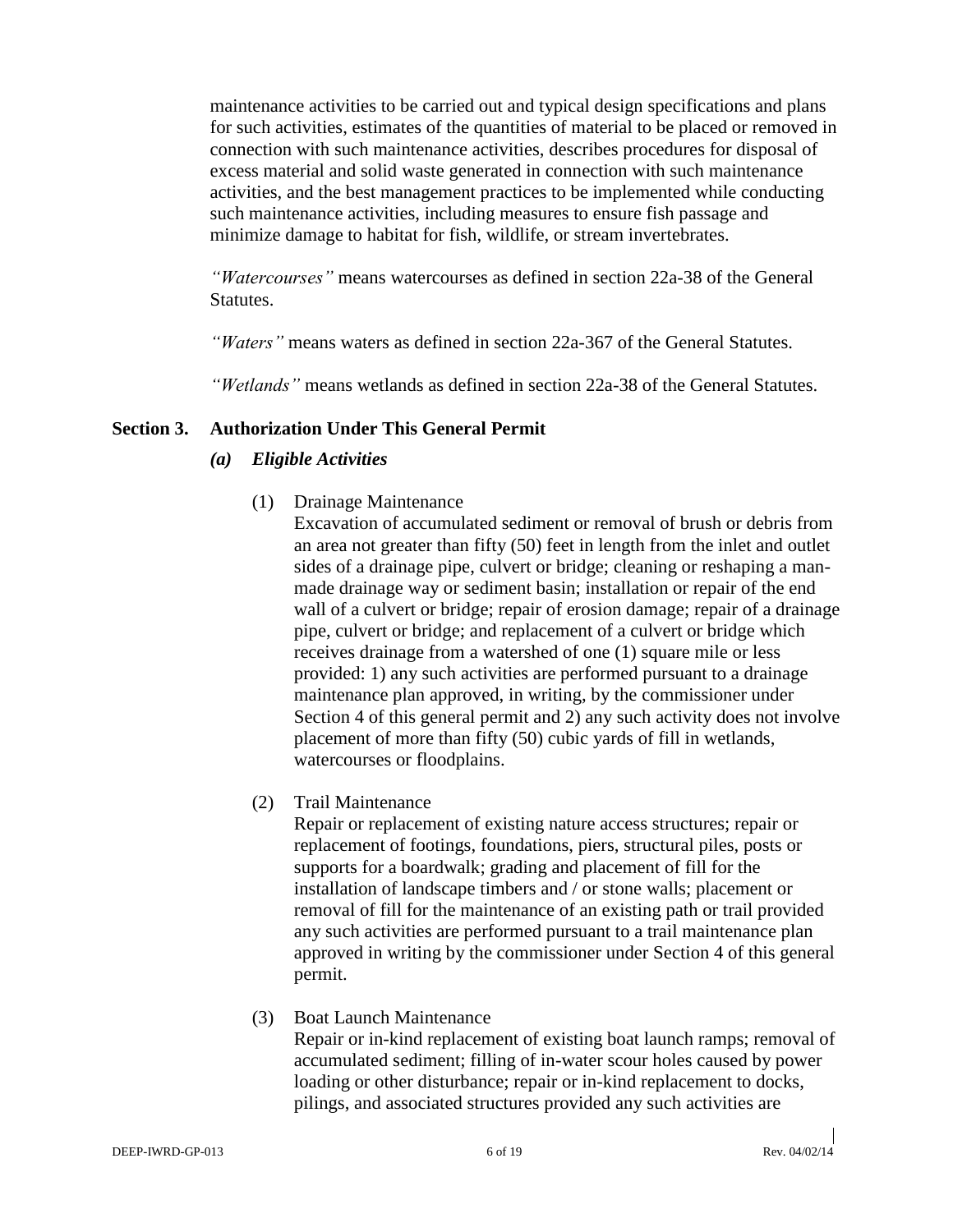performed pursuant to a boat maintenance plan approved, in writing, by the commissioner under Section 4 of this general permit.

- (4) Beach Maintenance for Inland Beaches Re-grading existing beaches; and replacement of sand on existing beaches to fill sink holes or eroded areas provided such activities are performed pursuant to a beach maintenance plan approved, in writing, by the commissioner under Section 4 of this general permit. This general permit is not intended to authorize the expansion of any beach area beyond existing limits.
- (5) Infrastructure Repairs

Repair or replacement of a bridge; placement, repair, or replacement of cables, conduits or pipelines; placement of fill or disturbance to wetlands, watercourses or flood plains for roadway reconstruction provided that such repairs do not impact more than 0.10 acres of wetlands, watercourses or floodplains.

(6) Public Works Projects

Building additions, parking lot expansions or general facility upgrades (including but not limited to sidewalks, drainage improvements to existing stormwater drainage systems or embankment repairs) that do not impact more than 0.10 acres of wetlands, watercourses or floodplains.

(7) Trail Construction

Construction of a new boardwalk or trail; Expansion or extension of an existing boardwalk or trail; nature access structure; footings, foundations, piers, structural piles, posts or supports for a boardwalk or trail; grading and placement of fill for the installation of landscape timbers and / or stone walls associated with a trail provided any such activity does not involve placement of more than fifty (50) cubic yards of fill or impact more than 0.10 acres of wetlands, watercourses or floodplains.

(8) Activities Authorized Under a Department of Army (US Army Corps of Engineers) General Permit, and Activities Authorized Under a General Section 401 Water Quality Certification Issue by the Department.

Any activity for which an authorization has been granted under a Department of Army (US Army Corps of Engineers) General Permit provided 1) the commissioner has granted a section 401 water quality certification for such Department of the Army General Permit, 2) the activity is consistent with the section 401 water quality certification granted by the commissioner for such Department of the Army General Permit, and 3) the conditions of Section 3(b) of this general permit have been satisfied. *The issuance of a provisional permit or authorization by the Army Corps of Engineers for an activity does not satisfy the*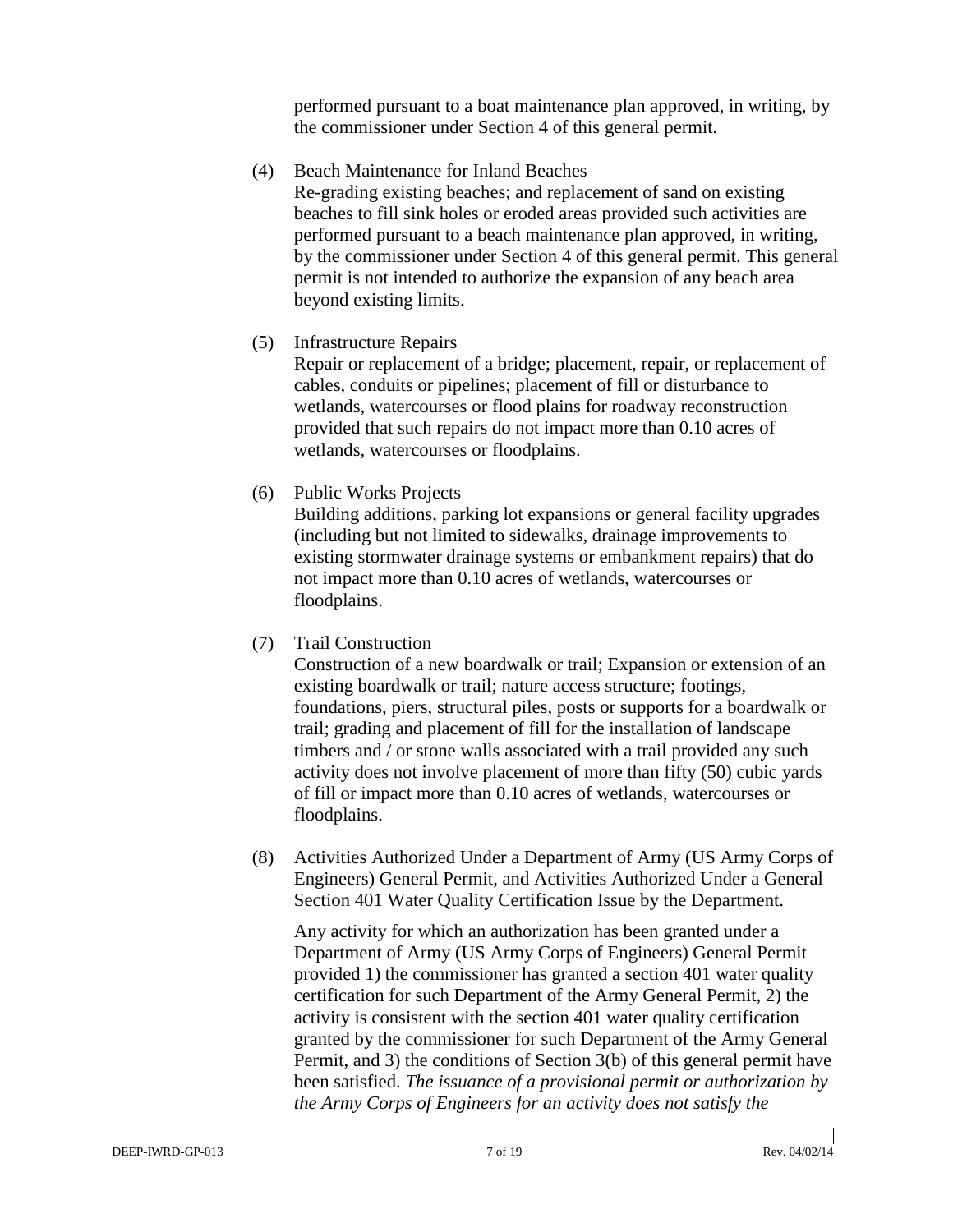*requirements for authorization under this general permit.* Any activity for which a General Section 401 Water Quality Certification has been granted by the commissioner provided the activity is consistent with such section 401 water quality certification and the conditions of Section 3(b) of this general permit have been satisfied.

(9) Conservation Activities Practices or activities for the purposes of conservation of soil, vegetation, water, fish, shellfish and wildlife, including installation and maintenance of aquatic and fish habitat improvement structures.

#### *(b) Requirements for Authorization*

This general permit authorizes a regulated activity listed in Section 3(a) of this general permit, provided:

- (1) For those activities identified under Section  $3(a)$  (8) and (9) of this general permit, a completed Request for Authorization form and designated fee have been filed with the commissioner.
- (2) For those activities identified under Section  $3(a)$  (1), (2), (3), (4), (5), (6) and (7) of this general permit, a completed Request for Authorization Form and designated fee has been filed with the commissioner **and** the commissioner subsequently issues a written approval.
- (3) Flood Management Certification by State Agency If such activity is maintained or proposed by a Connecticut state agency, such agency has complied with and obtained approval from the commissioner from sections 25-68b through 25-68h, inclusive, of the General Statutes, and sections 25-68h-1 through 25-68h-3 of the Regulations of Connecticut State Agencies, inclusive.
- (4) Floodplain Management

Such activity does not and will not cause or contribute to flooding or flood hazards, permanently obstruct a floodway, or interfere with federal, state or local flood management efforts, and does and will comply with 44 CFR Chapter 1, Parts 59 through 79, inclusive.

(5) Coastal Permits

If such activity is located, wholly or in part, waterward of the coastal jurisdiction line in tidal, coastal or navigable waters of the State or in tidal wetlands, the activity has been authorized pursuant to sections 22a-359 through 22a-363f, inclusive, or 22a-28 through 22a-35, inclusive, or 22a-92, of the General Statutes.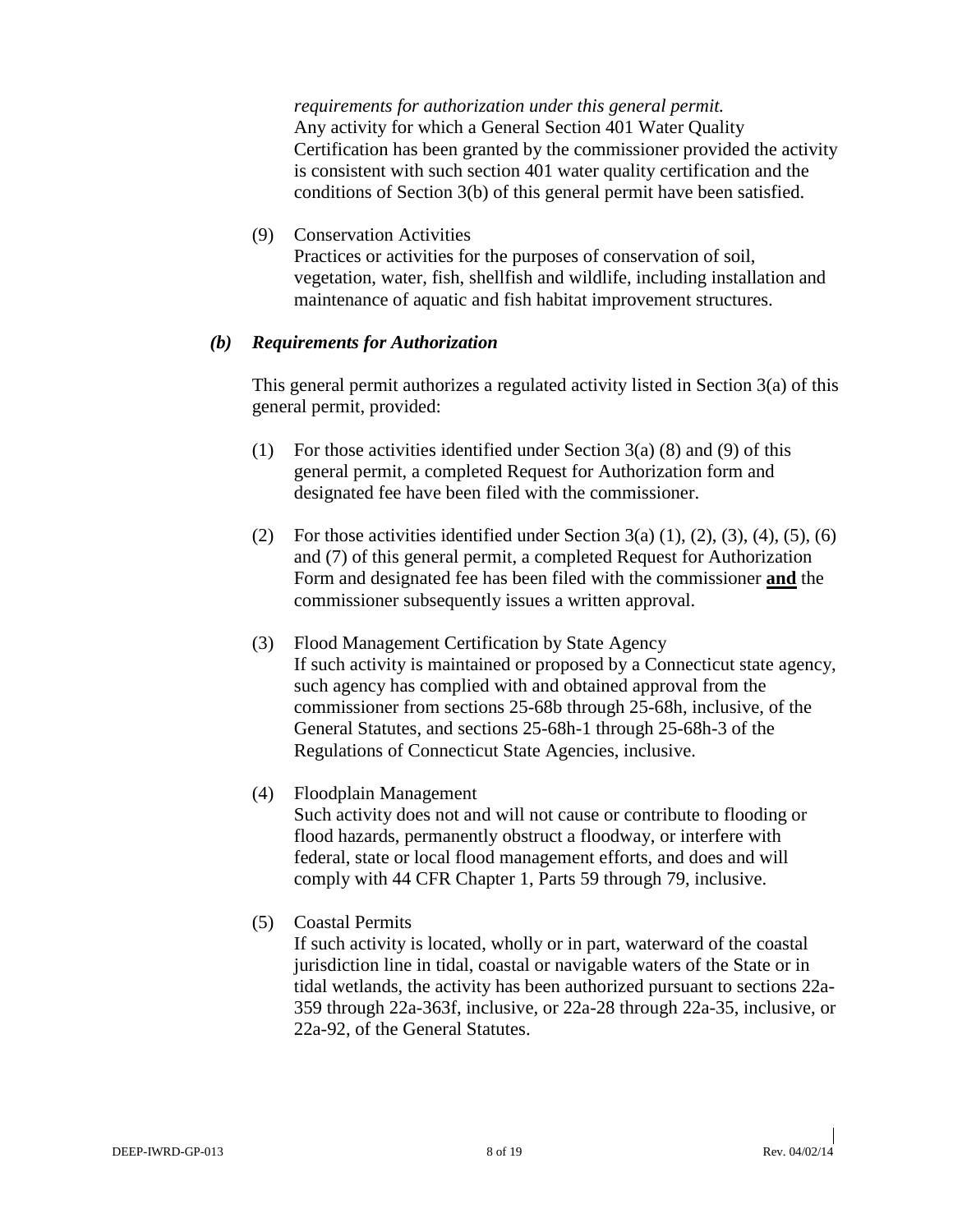- (6) Endangered and Threatened Species Such activity does not threaten the continued existence of any species listed pursuant to section 26-306 of the General Statutes and will not result in the destruction or adverse modification of habitat designated as essential to such species.
- (7) Aquifer Protection Such activity, if it is located within an aquifer protection area as mapped under section 22a-354b of the General Statutes, complies with regulations adopted pursuant to section 22a-354i of the General Statutes.
- (8) Conservation and Preservation Restrictions If such activities are located on or may affect property subject to a conservation or preservation restriction, pursuant to section 47-42d of the Connecticut General Statutes, proof of written notice to the holder of such restriction of the proposed activity's registration pursuant to this general permit or a letter from the holder of such restriction verifying that the proposed activity is in compliance with the terms of the restriction shall have been provided to the commissioner.

#### *(c) Geographic Area*

This general permit shall apply throughout the State of Connecticut.

### *(d) Effective Date and Expiration Date of This General Permit*

This general permit shall be effective on the date it is issued and shall expire on the date ten (10) years thereafter.

#### *(e) Effective Date of Authorization*

- (1) For those activities eligible for authorization under Section 3(a) (8) and (9) of this general permit, where written approval from the commissioner is **not** required, the effective date of authorization of such activity shall be the date the commissioner receives the filing fee and a completed request for authorization for such activity.
- (2) For those activities eligible for authorization under Section 3(a) (1), (2),  $(3)$ ,  $(4)$ ,  $(5)$ ,  $(6)$  and  $(7)$  of this general permit, where an approval from the commissioner is required, the effective date of authorization of such activity shall be the date the commissioner issues a written approval of such request for authorization for such activity.

#### *(f) Transition to and from an Individual Permit*

No person shall operate or conduct an activity authorized by both an individual permit and this general permit. The requirements for transitioning authorization are as follows:

(1) *Transition from an Individual Permit to Authorization under this General Permit*. If an activity meets the requirements of authorization of this General Permit and such operation or activity is presently authorized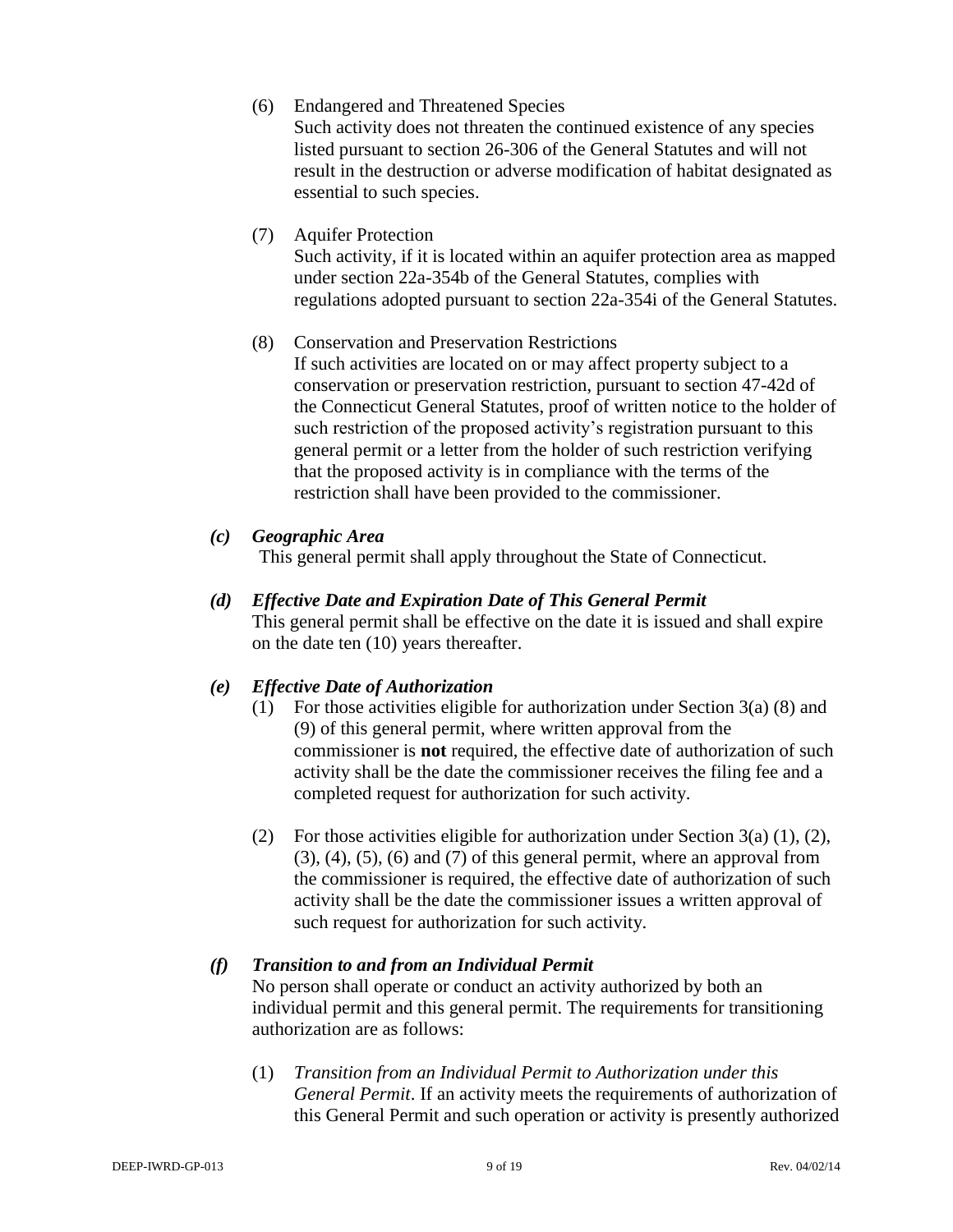by an individual permit, the entity to whom any such individual permit has been issued ("the Permittee") may surrender the right to operate or conduct any activity under such individual permit. The Permittee shall acknowledge its intention to surrender its permit in writing on a form prescribed by the commissioner. However, any such surrender shall not take effect, and such Permittee's individual permit shall continue to apply, until the date that the commissioner issues an authorization for such operation or activity under this General Permit.

(2) *Transition from Authorization under this General Permit to an Individual Permit*. If the commissioner approves a request for authorization under this General Permit and subsequently issues an individual permit for the same activity, then on the date any such individual permit is issued by the commissioner, the authorization issued under this General Permit shall automatically expire.

#### *(g) Activities Not Authorized by This General Permit*

A regulated activity may not lawfully be conducted or maintained unless it is authorized under this general permit or authorized by an individual permit.

- (1) The diversion of water for consumptive use is not authorized by this general permit.
- (2) Any activity for which the commissioner has denied eligibility for federal Clean Water Act section 401 Water Quality Certification under Category 1 or Category 2 of the Connecticut General Permit (US Army Corps of Engineers) is not authorized by this general permit.

#### **Section 4. Request for Authorization**

#### *(a) Who Must File a Request for Authorization*

Any person or municipality seeking under the authority of this general permit to undertake a regulated activity, shall file with the commissioner: 1) a request for authorization form which meets the requirements of Section 4 of this general permit; and 2) the applicable fee.

Note: Activities that previously received authorization under the *General Permit for Minor Structures (DEP-IWRD-006), General Permit for Minor Grading (DEP-IWRD-007), General Permit for Placement of Utilities and Drainage (DEP-IWRD-005), General Permit for Habitat Conservation (DEP-IWRD-003) and General Permit for Lakes, Ponds and Basin Dredging (DEP-IWRD-004)* shall remain authorized for a period of three years from the date of authorization regardless of the expiration of the general permit itself.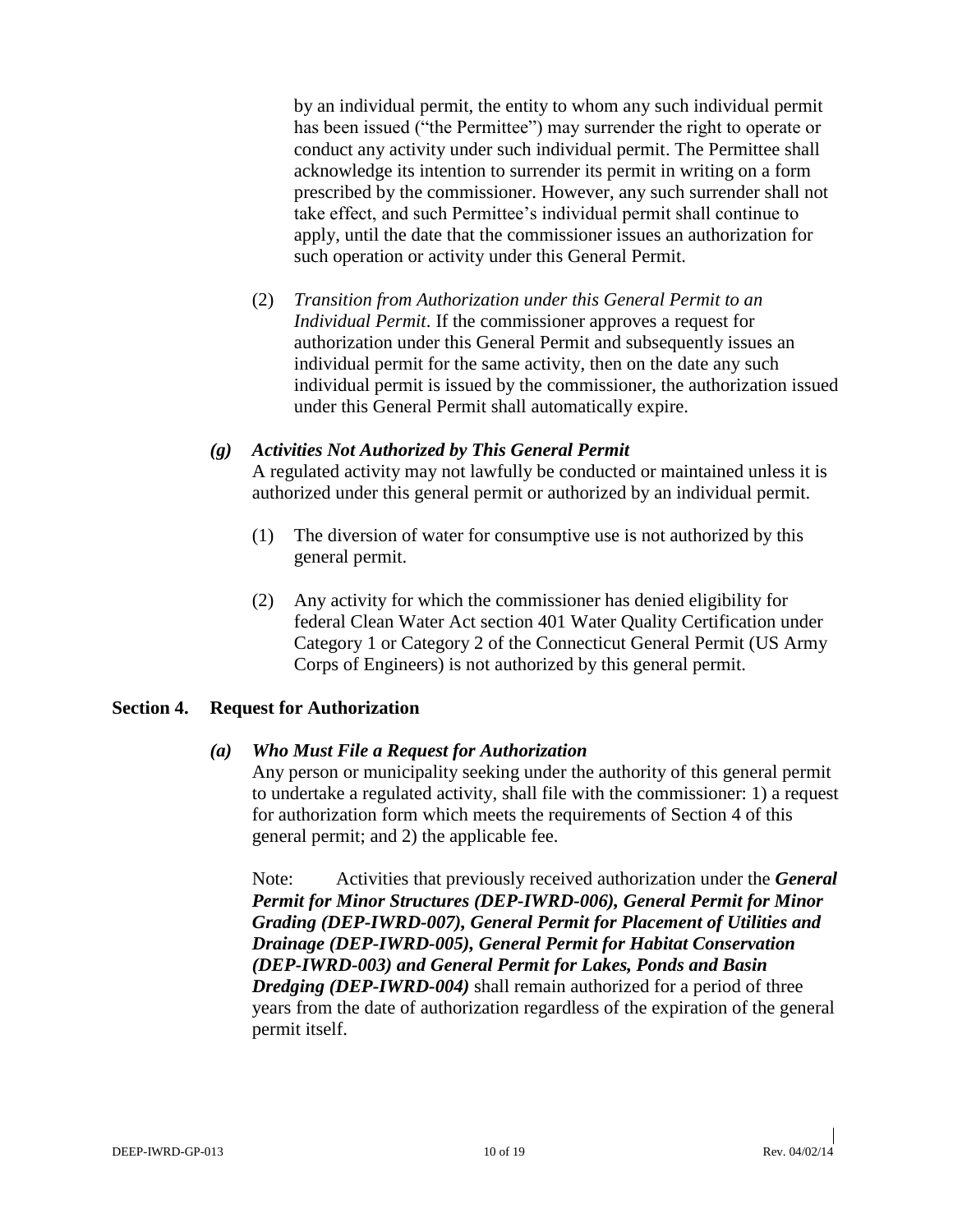#### *(b) Scope of Request for Authorization*

A requester shall file a Request for Authorization Form for each site where an activity or activities are proposed. Where activities are proposed to be conducted at more than one site, a separate Request for Authorization Form shall be filed for each site.

#### *(c) Contents of Request for Authorization*

- (1) Fees
	- (A) The filing fee of \$ 5,000 shall be submitted with each approval of request for authorization for activities pursuant to Sections 3(a) (1), (2), (3), (4), (5), (6) and (7) of this general permit except: 1) the approval of request for authorization fee for a municipality for such activities shall be discounted 50% or 2) the request for authorization fee shall be discounted 50% if the filing is done electronically.
	- (B) The filing fee of \$ 2,500 shall be submitted with each request for authorization for activities pursuant to Sections 3(a) (8) and (9) of this general permit except: 1) the request for authorization fee for a municipality for such activities shall be discounted 50% or 2) the request for authorization fee shall be discounted 50% if the filing is done electronically.
	- (C) In accordance with 22a-6f of the Connecticut General Statutes no fee shall be required from any agency, board, commission, council or department of the state, provided that the agency, board, commission, council or department of the state has compensated the Department in an amount equal to such fee pursuant to a written agreement.
	- (D) The filing of any request shall not be deemed complete and no activity shall be authorized by this general permit unless the filing fee has been paid in full.
	- (E) The fee shall be paid by check or money order payable to the Department of Energy and Environmental Protection. Fees paid by state agencies may be paid by means of a service transfer or invoice.
	- (F) All request for authorization fees are non-refundable.
- (2) Information Requirements and Request for Authorization Form A request for authorization shall be filed on forms prescribed and provided by the commissioner and shall include but not be limited to the following: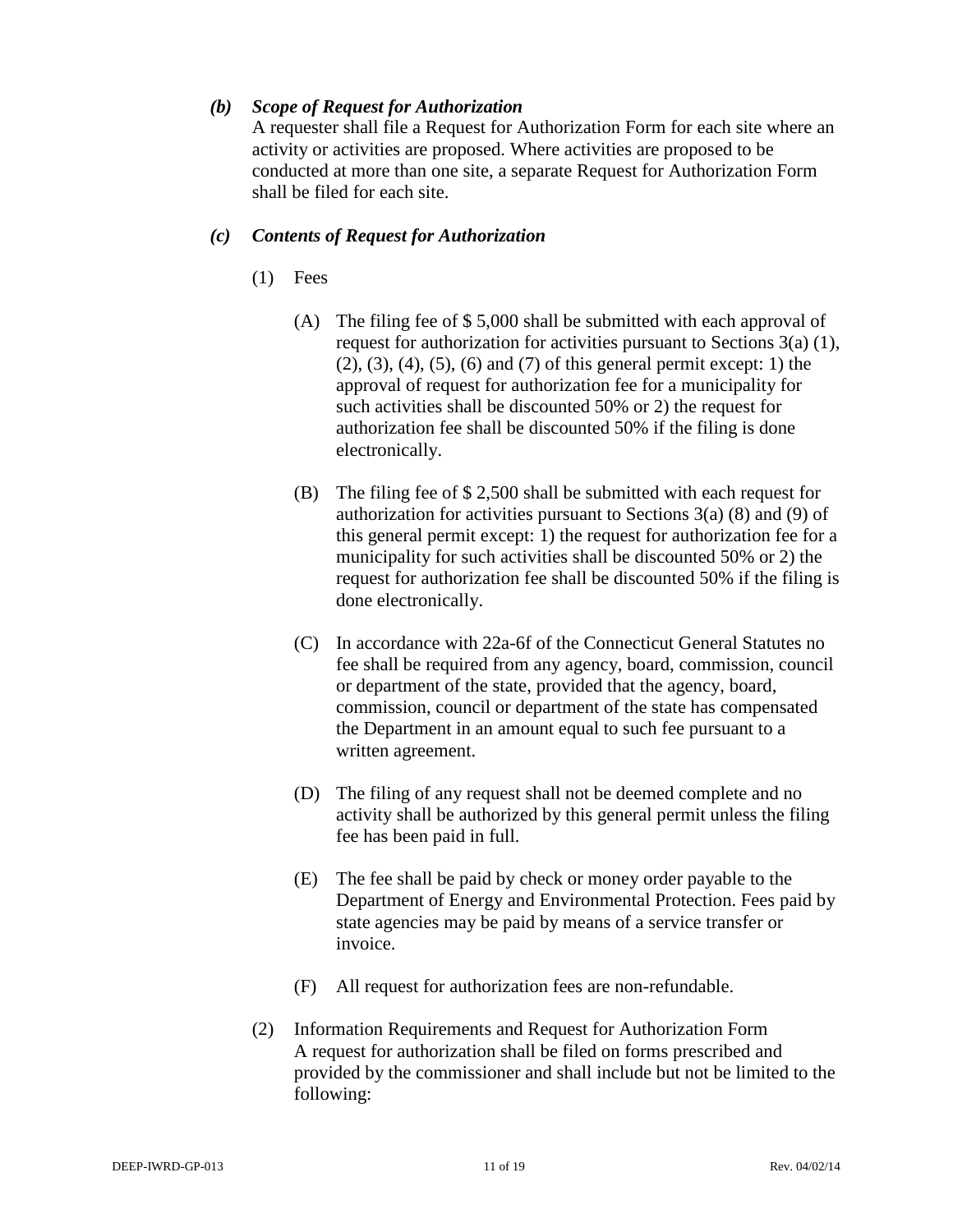- (A) Legal name, address, and telephone number of the requester. If the requester is an entity transacting business in Connecticut and is required to register with the Connecticut Secretary of the State, provide the exact name as registered with the Connecticut Secretary of the State.
- (B) Legal name, address, and telephone number of the owner of the property on which the subject activity is to take place.
- (C) Legal name, address, and telephone number of the requester's attorney or other representative, if applicable.
- (D) Legal name, address, and telephone number of any consultant(s) or engineer(s) retained by the requester to prepare the request for authorization or to design or construct the subject activity.
- (E) Location address of the site with respect to which the request for authorization is submitted.
- (F) Location Map A depiction, on an 8.5" x 11" copy of the relevant portion of the most recent version of the United States Geologic Survey topographic map (Scale 1:24,000), of the exact location of the property at which such activity will be conducted.
- (G) A description of the present and intended use(s) of the property at which such activity will be conducted and the reason for conducting such activity.
- (H) A description of all natural and manmade features, including wetlands, watercourses, fish and wildlife habitat, floodplains, and structures and appurtenances thereto, potentially affected by the subject activity.
- (I) Site Plan the site ("site plan") showing its boundaries, the location of the subject activity and section views, as appropriate, of the property at which such activity will be conducted, depicting the location and design of such activity, existing and proposed topography, the legal boundaries of such property, the location of wetland soil types, the location of tidal wetlands, watercourses, vernal pools, and coastal resources on and immediately adjacent to such property, the sequence of construction or other actions associated with the proposed activities, including placement and removal of any temporary fill or structures, the location of all erosion and sedimentation control measures, the location on such property where any excess materials resulting from construction at such property may be placed, a north arrow and distance scale, and a title block indicating the name of the requester, the name of the individual who prepared the plan, and the date(s) such plan was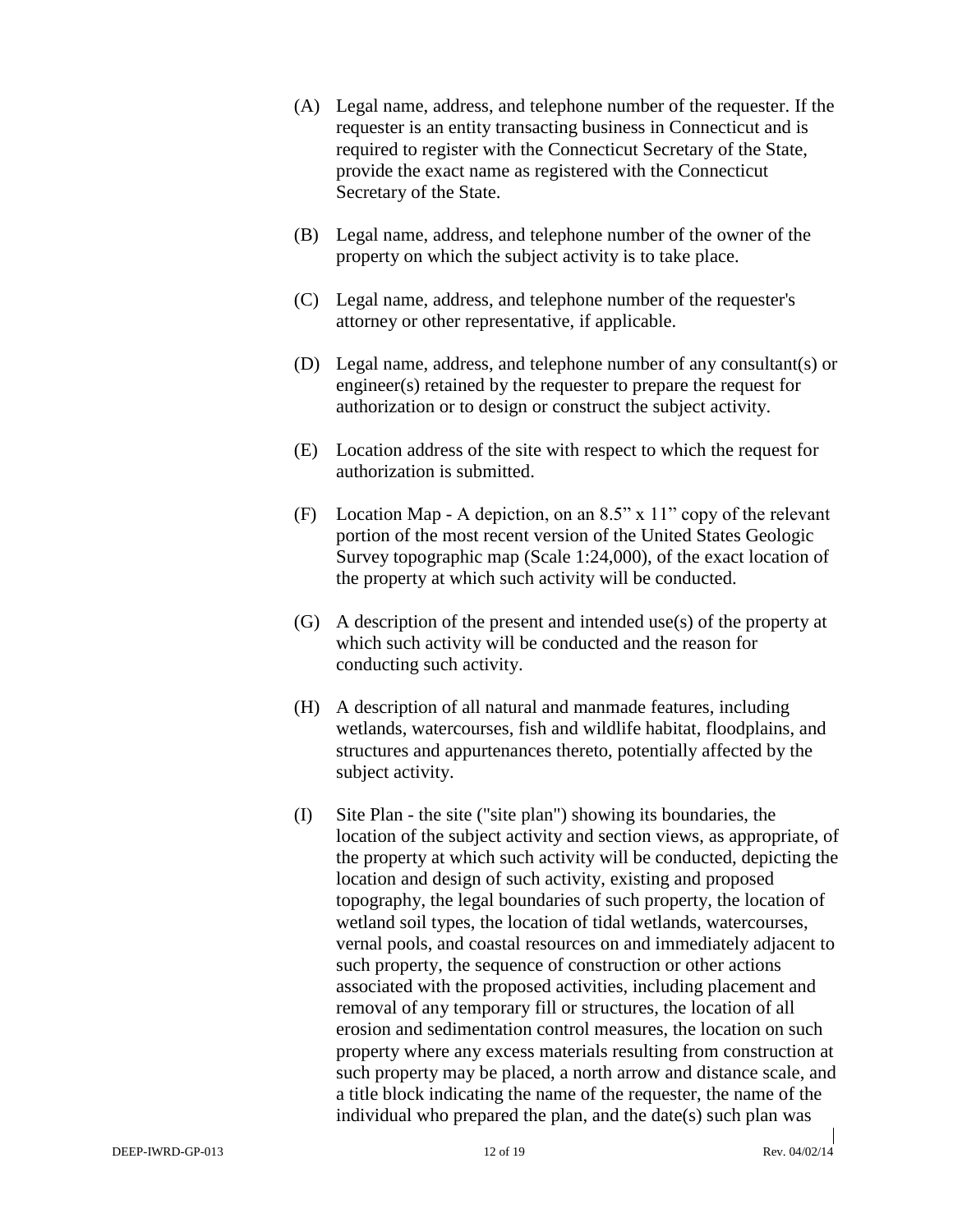prepared or revised. If such property is located in a floodplain, the plan shall also depict the location of any floodway, the elevation of the base flood, and, where applicable, the location of the stream channel encroachment line(s). The plan may incorporate existing natural resource maps and shall be of sufficient scale and detail to adequately depict the existing and proposed conditions of such property.

(J) The signature of the requester and of the individual or individuals responsible for actually preparing the request for authorization, each of whom shall certify in writing as follows:

"I have personally examined and am familiar with the information submitted in this document and all attachments thereto, and I certify that, based on reasonable investigation, including my inquiry of those individuals responsible for obtaining the information, the submitted information is true, accurate and complete to the best of my knowledge and belief. I certify that this request for authorization is on complete and accurate forms as prescribed by the commissioner without alteration of their text. I certify that a complete copy of this request for authorization, including all documents attached thereto, was sent by regular or certified mail or was hand delivered to the municipal wetlands agency, zoning commission, planning commission or combined planning and zoning commission, and conservation commission of each municipality which is or may be affected by the subject activity. I understand that a false statement made in the submitted information may be punishable as a criminal offense, in accordance with section 22a-6 of the General Statutes, pursuant to section 53a-157b of the General Statutes, and in accordance with any other applicable statute."

#### *(d) Where to File a Request for Authorization*

The original and one copy of a request for authorization shall be filed with the commissioner at the following address:

CENTRAL PERMIT PROCESSING UNIT DEPARTMENT OF ENERGY & ENVIRONMENTAL PROTECTION 79 ELM STREET HARTFORD, CT 06106-5127

#### *(e) Copy to Municipality*

A copy of such request for authorization shall be filed before the date that the activity is proposed to be initiated with the inland wetlands agency, zoning commission, planning commission or combined planning and zoning commission, and conservation commission of each municipality which is or may be affected by the subject activity.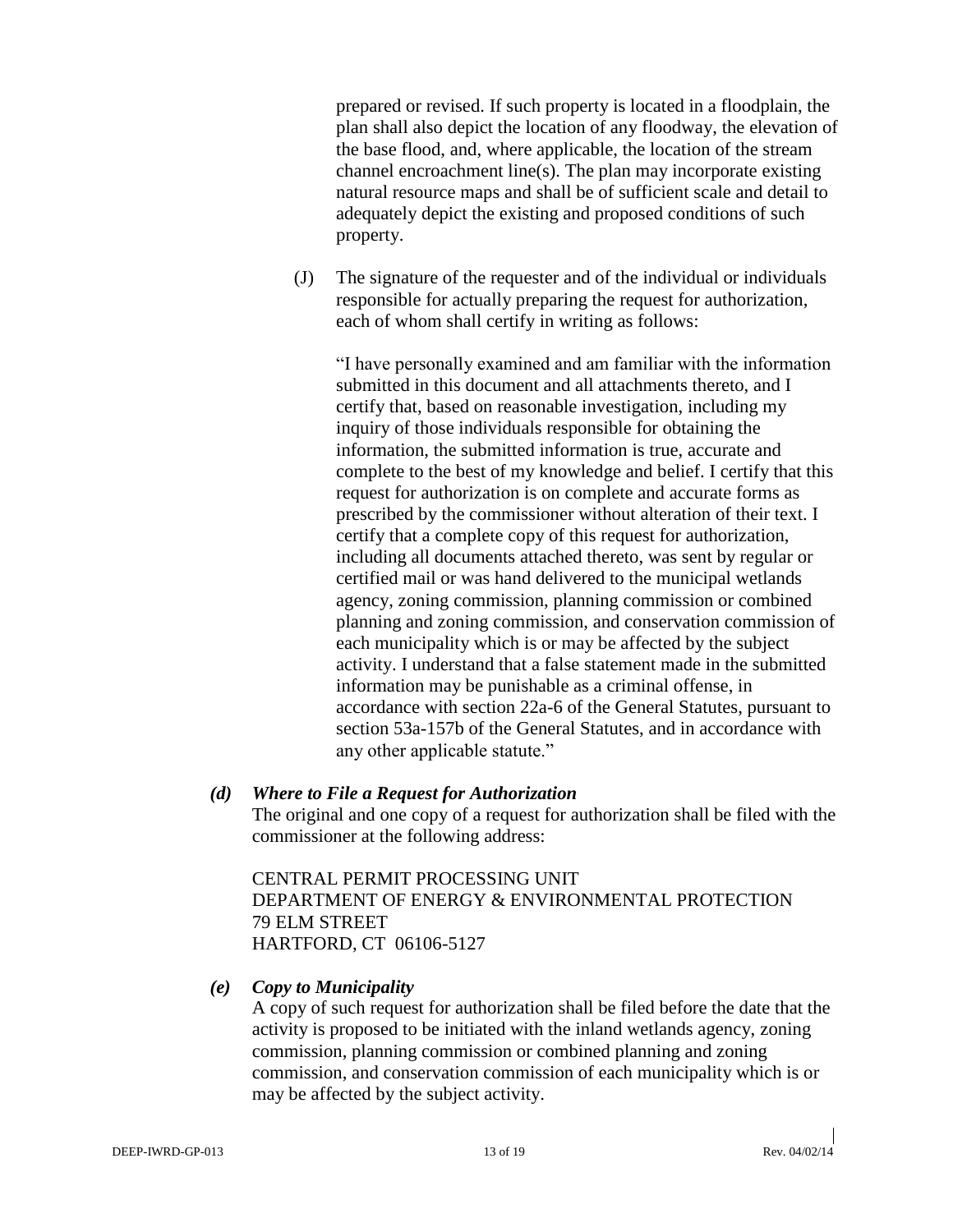#### *(f) Additional Information*

The commissioner may require a requester to submit additional information, which the commissioner reasonably deems necessary to evaluate the consistency of the subject activity with the requirements for authorization under this general permit.

#### *(g) Action by Commissioner*

- (1) The commissioner may reject without prejudice a request for authorization if it is determined that it does not satisfy the requirements of Section 4(c) of this general permit or more than thirty (30) days have elapsed since the commissioner requested that the requester submit additional information or the required fee and the requester has not submitted such information or fee. Any request for authorization refiled after such a rejection shall be accompanied by the fee specified in Section  $4(c)(1)$  of this general permit.
- (2) The commissioner may disapprove a request for authorization if it is found that the subject activity is inconsistent with the requirements for authorization under Section 3 of this general permit, or for any other reason provided by law.
- (3) Disapproval of a request for authorization under this subsection shall constitute notice to the requester that the subject activity may not lawfully be conducted or maintained without the issuance of an individual permit.
- (4) The commissioner may approve a request for authorization with reasonable conditions. If the commissioner approves a request for authorization with conditions, the permittee shall be bound by such conditions as if they were a part of this general permit.
- (5) Rejection, disapproval, or approval of a request for authorization shall be in writing.

#### **Section 5. Conditions of This General Permit**

#### *(a) Operating Conditions*

- (1) A permittee shall assure that each action with respect to the authorization under this general permit is, as applicable, constructed and maintained in accordance with the *Connecticut Guidelines for Soil Erosion and Sediment Control*, published by the Connecticut Council on Soil and Water Conservation pursuant to section 22a-328 of the General Statutes and in accordance with the 2004 Connecticut Stormwater Quality Manual.
- (2) All excavated or dredged material shall be staged and managed in accordance with all applicable laws including but not limited to the provisions of the General Permit for Contaminated Soil and/or Sediment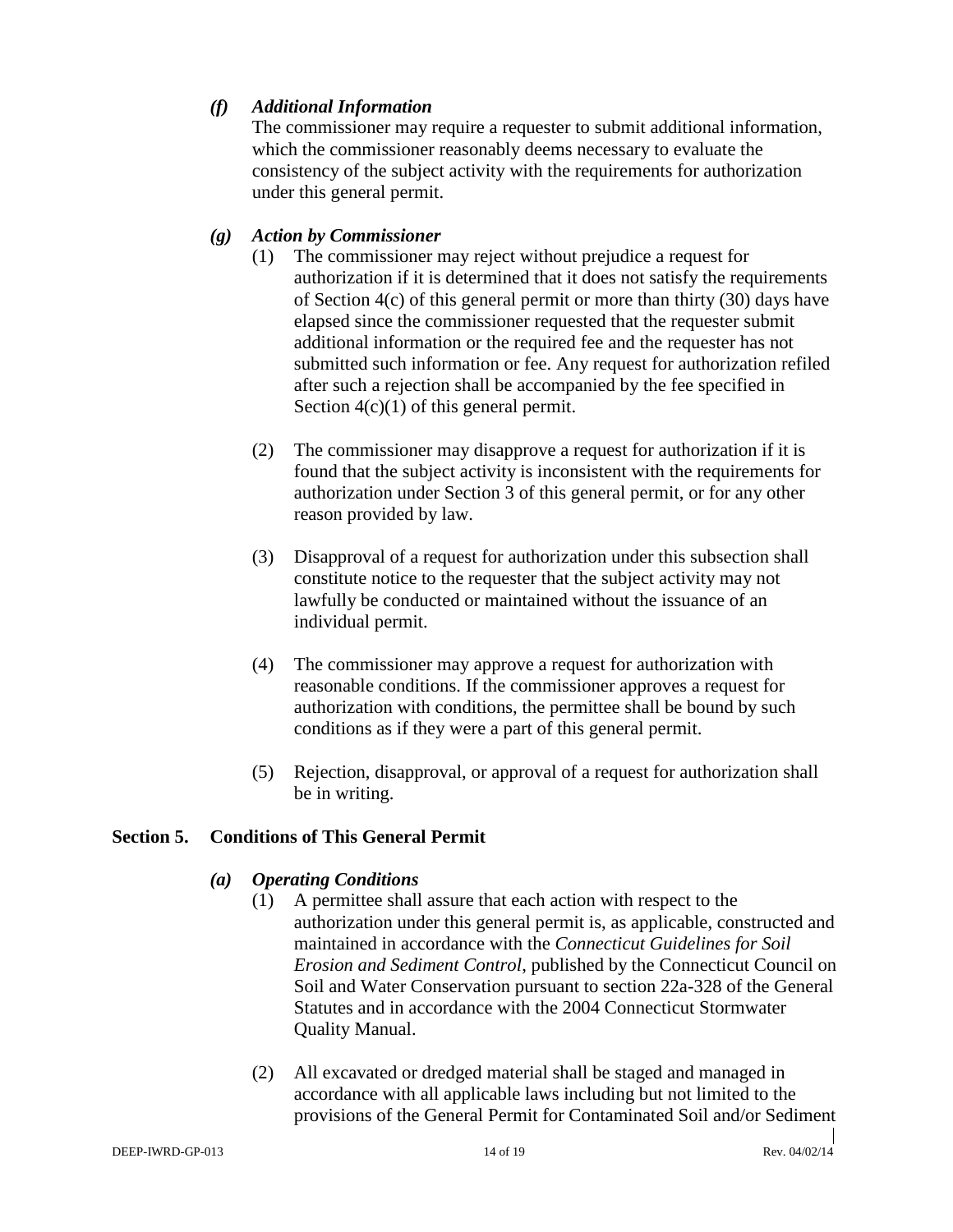Management (Staging and Transfer) (DEP-SW-GP-001).

#### *(b) Reporting and Record Keeping Requirements*

- (1) Contractor Notification
	- If the authorized activity will be constructed by a person(s) under contract to the permittee, the permittee shall (A) give a copy of this general permit and of permittee's approval of authorization hereunder to such contractor(s) prior to the start of construction, and (B) for one year after completion of the authorized activity, retain a written receipt for such copy, signed and dated by such contractor(s).
- (2) Record Keeping and Reporting of Maintenance Activities With respect to maintenance plans as described in Section 3(a) (1), (2), (3), and (4) of this general permit and authorized hereunder, the permittee shall maintain a record of each action undertaken pursuant to such plan. Such record shall include the date(s) each such action was undertaken, a brief description thereof, the quantities of any material placed or removed in connection therewith, and the location of such activity. The permittee shall submit a copy of such record to the commissioner on January 30th of the year after the date the commissioner approved permittee's request for authorization, and shall continue every January 30th thereafter to submit to the commissioner a copy of such record, as it applies, to the preceding twelve months.

#### *(c) Recording and Reporting Violations*

Within 48 hours after the permittee learns of a violation of this general permit, the permittee shall report same in writing to the commissioner. Such report shall be sent to the following address:

#### INLAND WATER RESOURCES DIVISION DEPARTMENT OF ENERGY AND ENVIRONMENTAL PROTECTION 79 ELM STREET HARTFORD, CT 06106-5127

And include the following information:

- (1) the provision(s) of this general permit that has been violated;
- (2) the date and time the violation(s) was first discovered and by whom;
- (3) the cause of the violation(s), if known;
- (4) if the violation(s) has ceased, the duration of the violation(s) including exact date(s) and time(s) it was corrected;
- (5) if the violation(s) has not ceased, the anticipated date when it will be corrected;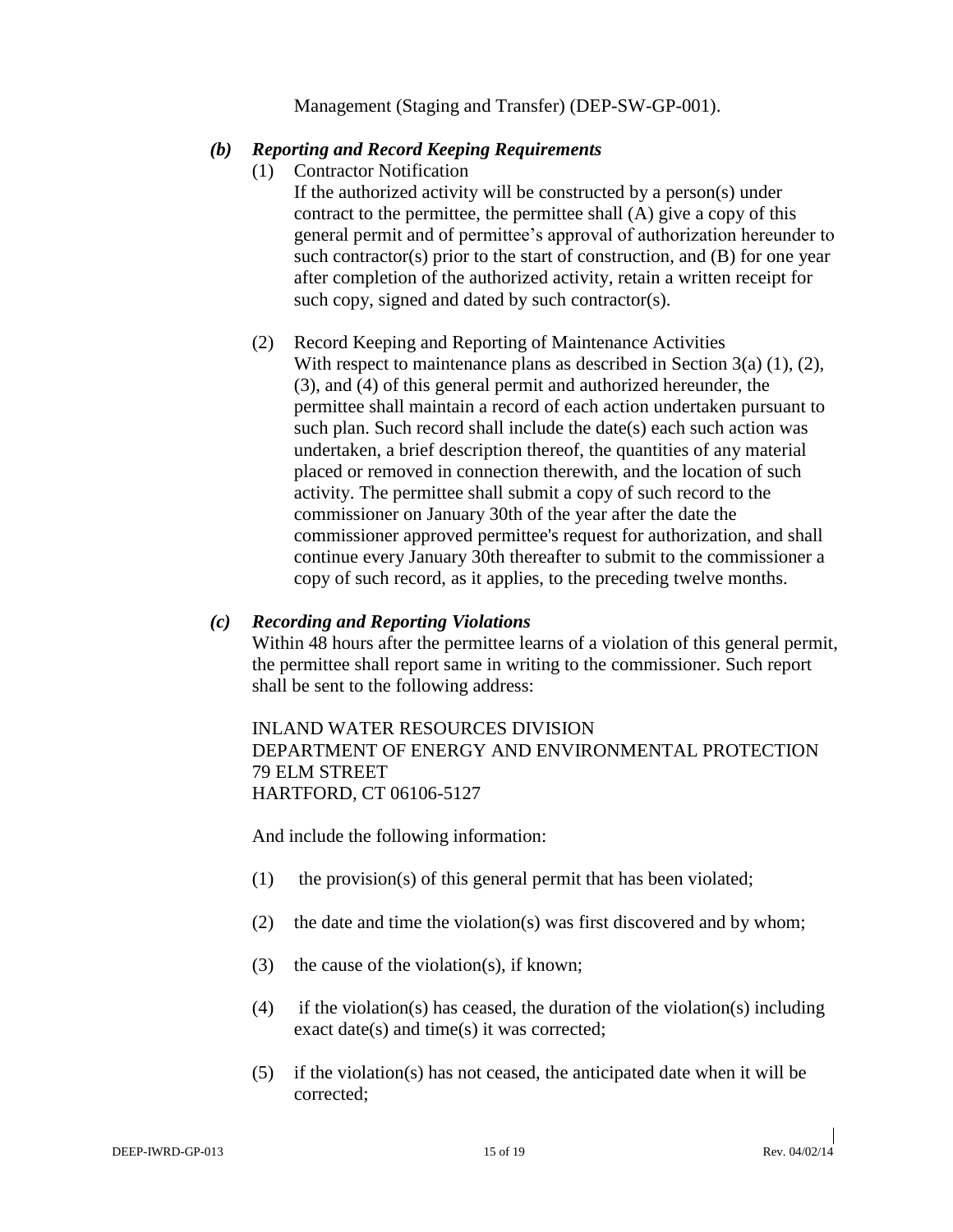- (6) steps taken and steps planned to prevent a reoccurrence of the violation(s) and the date(s) such steps were implemented or will be implemented;
- (7) the signature of the permittee and of the individual(s) responsible for actually preparing such report, each of whom shall certify as follows:

"I have personally examined and am familiar with the information submitted in this document and all attachments thereto, and I certify that, based on reasonable investigation, including my inquiry of those individuals responsible for obtaining the information, the submitted information is true, accurate and complete to the best of my knowledge and belief. I understand that a false statement made in this document or its attachments may be punishable as a criminal offense, in accordance with section 22a-6 of the General Statutes, pursuant to section 53a-157b of the General Statutes, and in accordance with any other applicable statute."

#### *(d) Modification of Authorized Activity*

In conducting and maintaining the activity authorized by this general permit, the permittee shall not make any alteration, except a de minimis alteration which does not change the footprint, character and nature of the regulated impacts.

#### *(e) Completion of Authorized Activity*

If the permittee does not complete the authorized activity within five years after the date of the applicable authorization, said authorization shall be null and void.

#### **Section 6. General Conditions**

#### *(a) Reliance on Registration*

When evaluating a registration, the commissioner relies on information provided by the registrant. If such information proves to be false or incomplete, the authorization issued under this general permit may be suspended or revoked in accordance with law, and the commissioner may take any other legal action provided by law.

#### *(b) Duty to Correct and Report Violations*

Upon learning of a violation of a condition of this general permit, a permittee shall immediately take all reasonable action to determine the cause of such violation, correct such violation and mitigate its results, prevent further such violation, and report in writing in accordance with Section 5(c) of this general permit.

#### *(c) Duty to Provide Information*

If the commissioner requests any information pertinent to the authorized activity or to determine compliance with this general permit or with the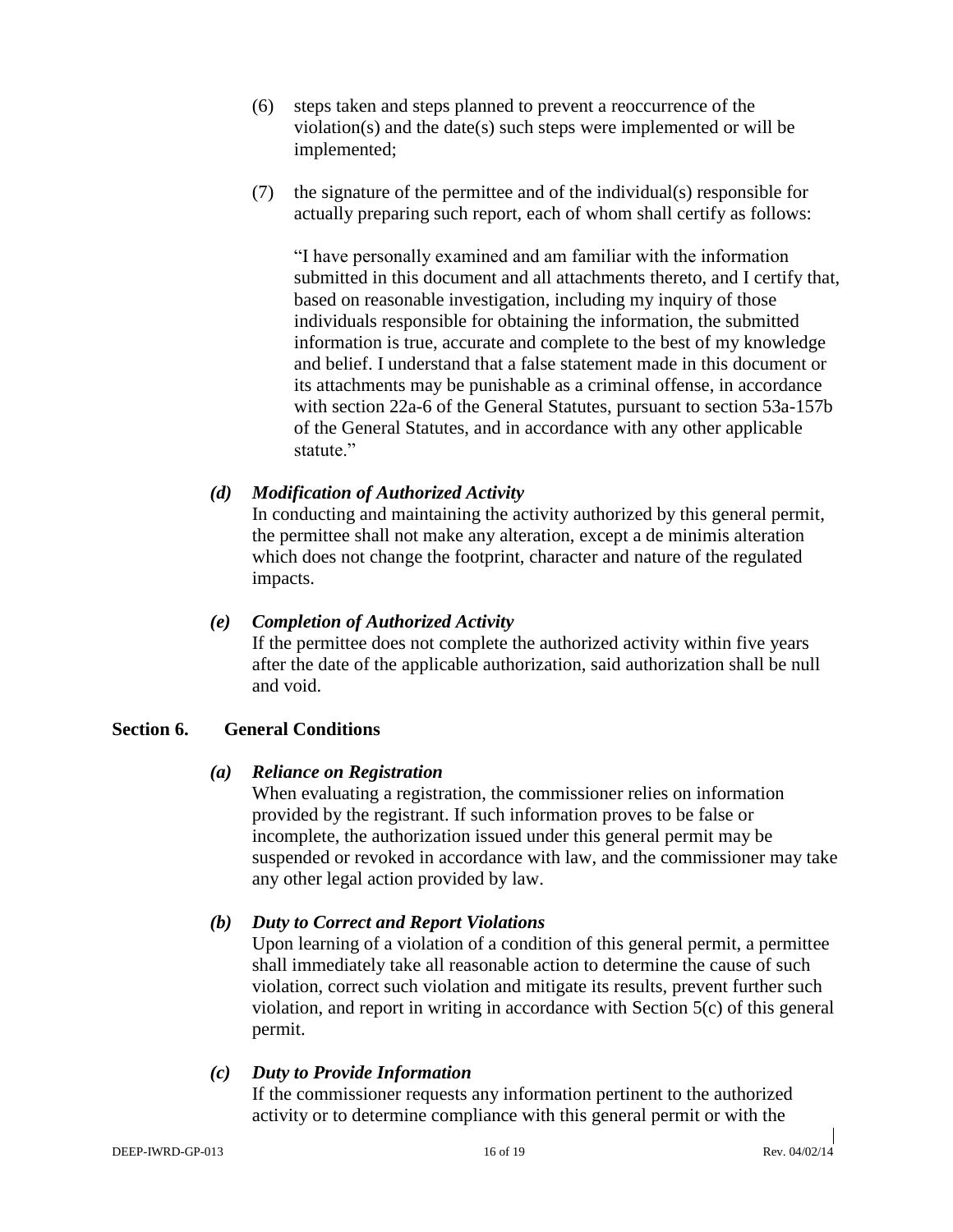permittee's approval of request for authorization, the permittee shall provide such information in writing within thirty (30) days of such request. Such information shall be certified in accordance with Section 6(d) of this general permit.

#### *(d) Certification of Documents*

Any document, including but not limited to any notice, which is submitted to the commissioner under this general permit shall be signed by, as applicable, the registrant or the permittee in accordance with section 22a-430-3(b)(2) of the Regulations of Connecticut State Agencies, and by the individual or individuals responsible for actually preparing such document, each of whom shall certify in writing as follows:

"I have personally examined and am familiar with the information submitted in this document and all attachments thereto, and I certify that, based on reasonable investigation, including my inquiry of those individuals responsible for obtaining the information, the submitted information is true, accurate and complete to the best of my knowledge and belief. I understand that a false statement made in the submitted information may be punishable as a criminal offense, in accordance with section 22a-6 of the General Statutes, pursuant to section 53a-157b of the General Statutes, and in accordance with any other applicable statute."

#### *(e) Date of Filing*

For purposes of this general permit, the date of filing with the commissioner of any document is the date such document is received by the commissioner. The word "day" as used in this general permit means the calendar day; if any date specified in the general permit falls on a Saturday, Sunday, or legal holiday, such deadline shall be the next business day.

#### *(f) False Statements*

Any false statement in any information submitted pursuant to this general permit or the request for authorization may be punishable as a criminal offense, in accordance with section 22a-6, under section 53a-157b of the General Statutes.

#### *(g) Correction of Inaccuracies*

Within fifteen (15) days after the date a permittee becomes aware of a change in any information in any material submitted pursuant to this general permit, or becomes aware that any such information is inaccurate or misleading or that any relevant information has been omitted, such permittee shall correct the inaccurate or misleading information or supply the omitted information in writing to the commissioner. Such information shall be certified in accordance with Section  $6(d)$  of this general permit. The provisions of this subsection shall apply both while a request for approval of request for authorization is pending and after the commissioner has approved such request.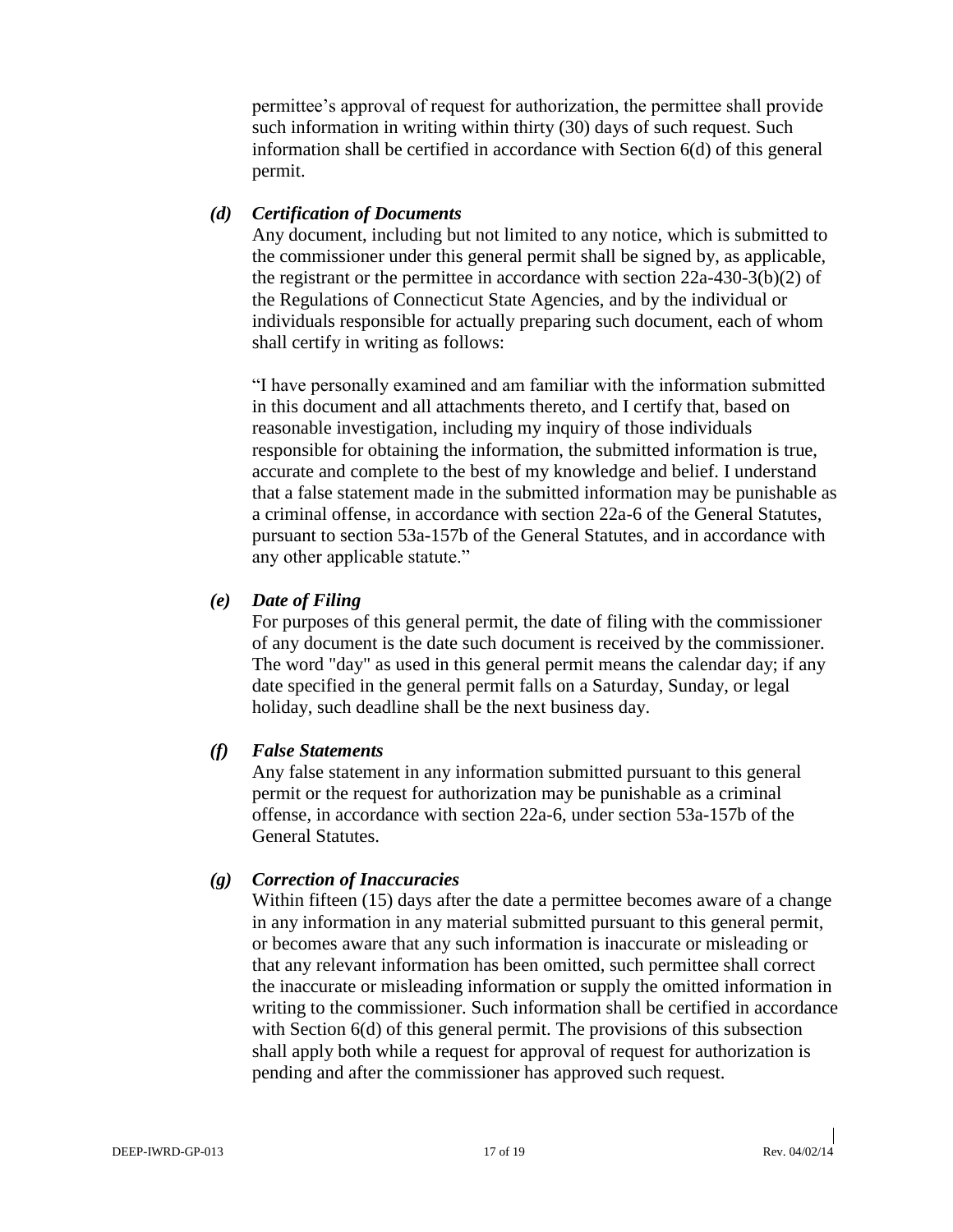#### *(h) Transfer of Authorization*

Authorization under this general permit is transferable only in accordance with the provisions of section 22a-6o of the General Statutes.

#### *(i) Other Applicable Law*

Nothing in this general permit shall relieve the permittee of the obligation to comply with any other applicable federal, state and local law, including but not limited to the obligation to obtain any other authorizations required by such law.

#### *(j) Other Rights*

This general permit is subject to and does not derogate any present or future rights or powers of the State of Connecticut and conveys no rights in real or personal property nor any exclusive privileges, and is subject to all public and private rights and to any federal, state, and local laws pertinent to the property or activity affected by such general permit. In conducting any activity authorized hereunder, the permittee may not cause pollution, impairment, or destruction of the air, water, or other natural resources of this state. The issuance of this general permit shall not create any presumption that this general permit should or will be renewed.

#### **Section 7. Commissioner's Powers**

#### *(a) Abatement of Violations*

The commissioner may take any action provided by law to abate a violation of this general permit, including the commencement of proceedings to collect penalties for such violation. The commissioner may, by summary proceedings or otherwise and for any reason provided by law, including violation of this general permit, revoke a permittee's authorization hereunder in accordance with sections 22a-3a-2 through 22a-3a-6 of the Regulations of Connecticut State Agencies, inclusive. Nothing herein shall be construed to affect any remedy available to the commissioner by law.

#### *(b) General Permit Revocation, Suspension, or Modification*

The commissioner may, for any reason provided by law, by summary proceedings or otherwise, revoke or suspend this general permit or modify it to establish any appropriate conditions, schedules of compliance, or other provisions which may be necessary to protect human health and the environment.